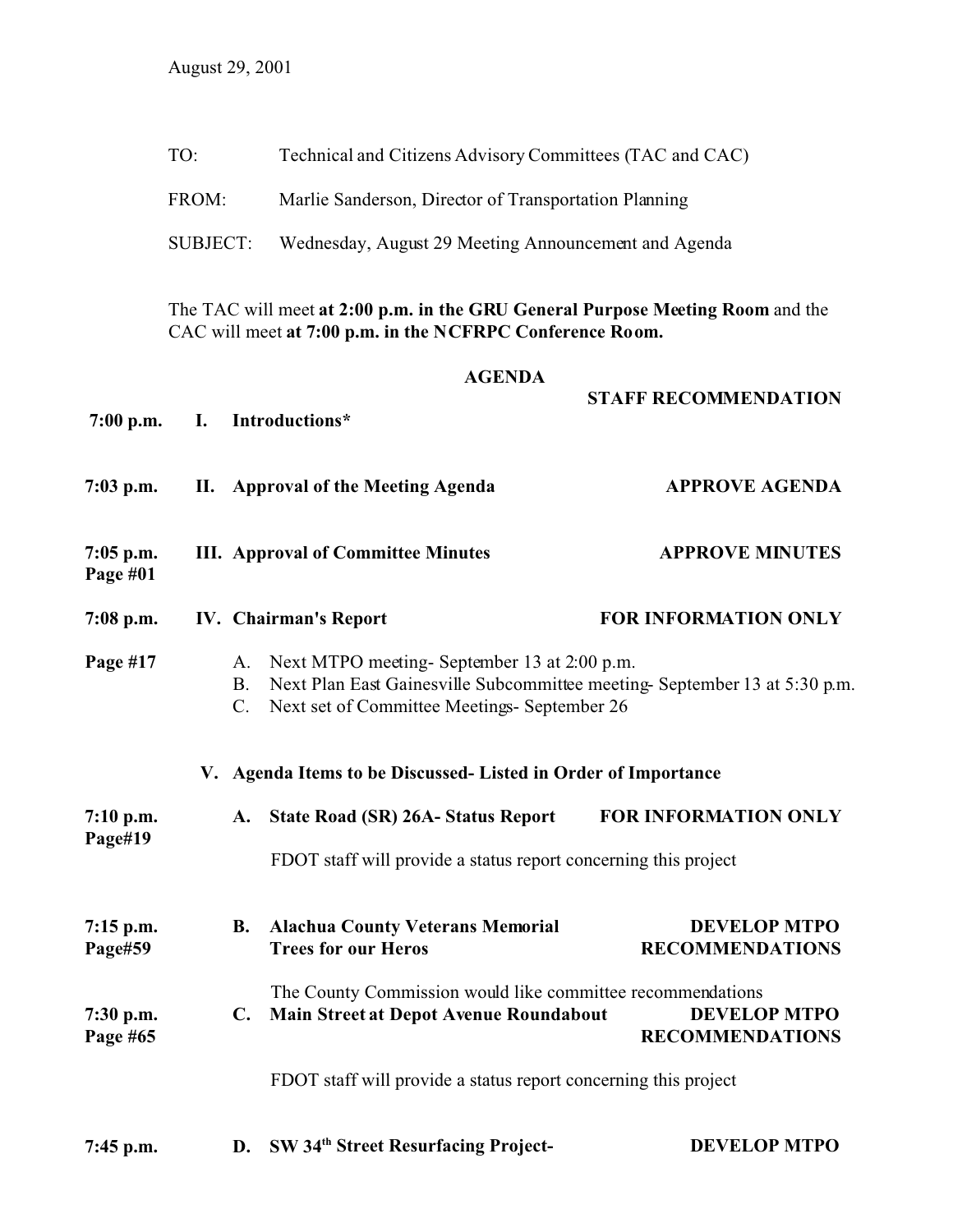| Page #72                            |    | <b>Utility Conflicts with Signals</b>                                                                                                               | <b>RECOMMENDATIONS</b>                        |  |
|-------------------------------------|----|-----------------------------------------------------------------------------------------------------------------------------------------------------|-----------------------------------------------|--|
|                                     |    | FDOT staff will provide a status report concerning this project                                                                                     |                                               |  |
| (CAC ONLY)<br>8:00 p.m.<br>Page #78 | Е. | <b>Alachua County Long Range Needs Plan</b>                                                                                                         | <b>DEVELOP MTPO</b><br><b>RECOMMENDATIONS</b> |  |
|                                     |    | Alachua County Public Works Staff has requested an opportunity to provide<br>an update/follow up on the County's Long Range Needs Plan              |                                               |  |
| $8:15$ p.m.<br>Page#95              | F. | <b>State Road (SR) 222 Median Openings</b>                                                                                                          | <b>DEVELOP MTPO</b><br><b>RECOMMENDATIONS</b> |  |
|                                     |    | Enclosed is correspondence from the Gainesville/Alachua Count Regional<br>Airport concerning median openings on SR 222 (NE 39 <sup>th</sup> Avenue) |                                               |  |
| 8:30 p.m.<br>Page #103              |    | G. West 6th Street Corridor Charrette                                                                                                               | <b>DEVELOP MTPO</b><br><b>RECOMMENDATIONS</b> |  |
|                                     |    | The City of Gainesville is requesting that the MTPO fund a charrette to<br>determine what capacity enhancements are needed in this corridor         |                                               |  |
| (TAC ONLY)<br>Page #105             | Н. | <b>Transportation Improvement Program</b><br>(TIP) Consistency Review                                                                               | <b>DEVELOP MTPO</b><br><b>RECOMMENDATIONS</b> |  |
|                                     |    | Enclosed is a letter from the Florida Department of Community Affairs<br>concerning the TIP's consistency with the City's Comprehensive Plan        |                                               |  |
| 8:40 p.m.<br>Page #109              | I. | <b>US 441 and Paynes Prairie Issues</b>                                                                                                             | <b>DEVELOP MTPO</b><br><b>RECOMMENDATIONS</b> |  |
|                                     |    | A member of the MTPO wants the Advisory Committees to develop both<br>short and long term recommendations                                           |                                               |  |
| $9:00$ p.m.<br>Page #113            | J. | <b>Long Range Plan Amendment</b>                                                                                                                    | <b>DEVELOP MTPO</b><br><b>RECOMMENDATION</b>  |  |
|                                     |    | In August, the MTPO decided to schedule a public hearing to consider<br>amending the long range plan to move priority #7 to priority #5             |                                               |  |
| $9:15$ p.m.                         | К. | <b>Plan East Gainesville Subcommittee</b>                                                                                                           | FOR INFORMATION ONLY                          |  |
| Page #123                           |    | The Plan East Gainesville Subcommittee will hear consultant presentation                                                                            |                                               |  |